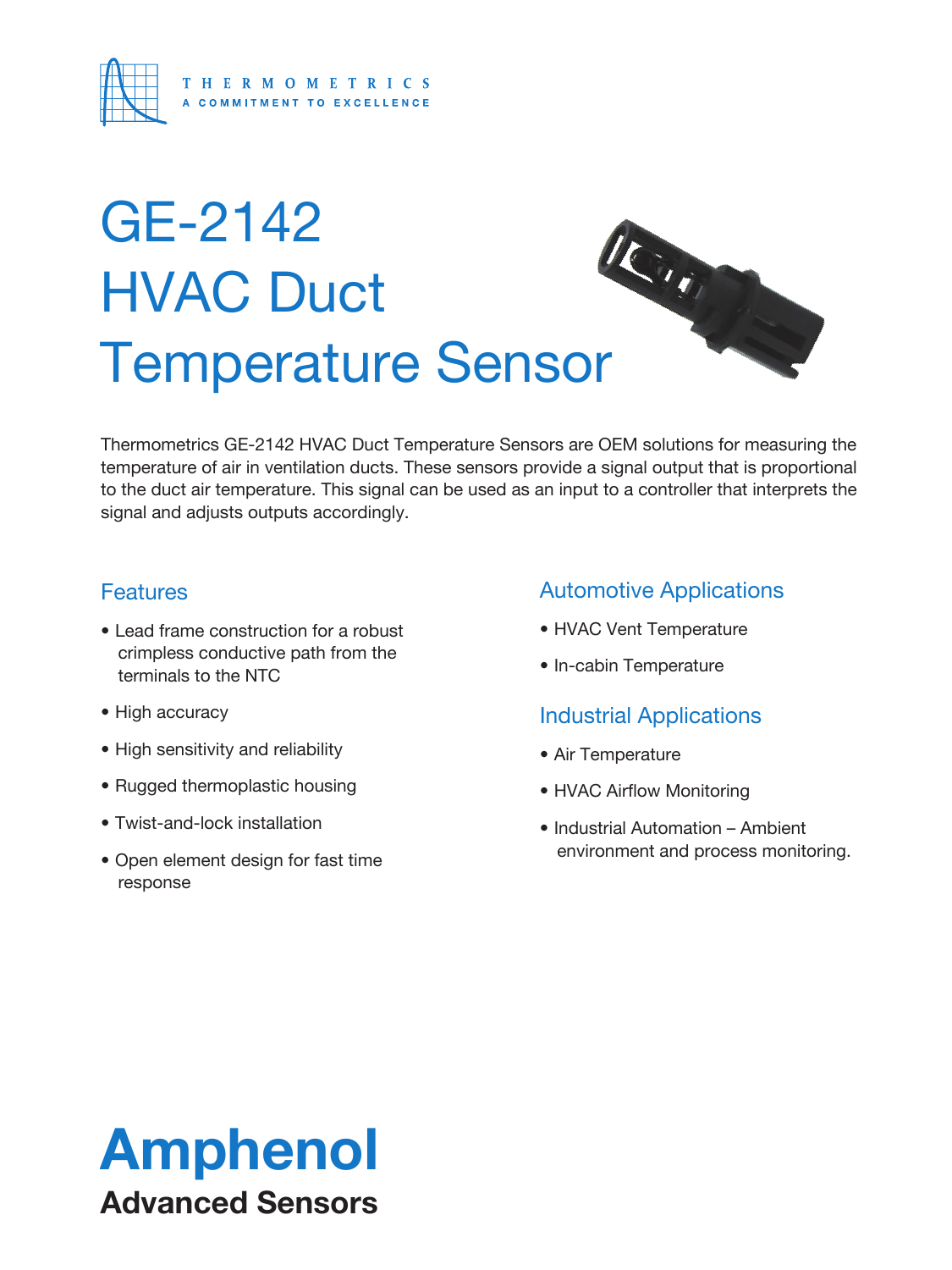## GE-2142 Specifications

4073

Plastic: Nylon 6/6

R @ 25C° (77°F): 2,795 Ω (±2.50%)

Beta (25/85) °C:

Mating Connector: P/N: 12047662

#### Weight: 2.4 grams

Operating Temperature: -40° to 135°C (-40°F to 275°F)

Storage Temperature: -40° to 135°C (-40°F to 275°F)

Response Time: < 5 seconds (in oil)

Connection System:

Aptiv (Delphi) Metri-Pack 150 Unsealed

## **Dimensions**







| Temp.<br>$(^{\circ}C)$ | <b>Nominal</b><br>Resistance | Resistance<br><b>Tolerance</b><br>$±\%$ | Temp.<br>Accuracy<br>$(\pm$ °C) |
|------------------------|------------------------------|-----------------------------------------|---------------------------------|
| $-40$                  | 100,865                      | 4.87                                    | 0.72                            |
| -35                    | 72,437                       | 4.69                                    | 0.72                            |
| -30                    | 52,594                       | 4.51                                    | 0.72                            |
| -25                    | 38,583                       | 4.32                                    | 0.71                            |
| -20                    | 28,582                       | 4.14                                    | 0.70                            |
| $-15$                  | 21,371                       | 3.96                                    | 0.69                            |
| -10                    | 16,120                       | 3.78                                    | 0.68                            |
| -5                     | 12,261                       | 3.59                                    | 0.67                            |
| 0                      | 9,399.2                      | 3.41                                    | 0.65                            |
| 5                      | 7,263.3                      | 3.23                                    | 0.64                            |
| 10                     | 5,657.9                      | 3.05                                    | 0.62                            |
| 15                     | 4,440.9                      | 2.86                                    | 0.60                            |
| 20                     | 3,511.0                      | 2.68                                    | 0.58                            |
| 25                     | 2,795.0                      | 2.50                                    | 0.56                            |
| 30                     | 2,239.6                      | 2.45                                    | 0.56                            |
| 35                     | 1,805.9                      | 2.41                                    | 0.57                            |
| 40                     | 1,464.9                      | 2.36                                    | 0.57                            |
| 45                     | 1,195.1                      | 2.32                                    | 0.58                            |
| 50                     | 980.26                       | 2.27                                    | 0.58                            |
| 55                     | 808.78                       | 2.23                                    | 0.59                            |
| 60                     | 670.90                       | 2.19                                    | 0.59                            |
| 65                     | 559.40                       | 2.15                                    | 0.60                            |
| 70                     | 468.74                       | 2.12                                    | 0.61                            |
| 75                     | 394.64                       | 2.08                                    | 0.61                            |
| 80                     | 333.76                       | 2.04                                    | 0.62                            |
| 85                     | 283.50                       | 2.00                                    | 0.62                            |
| 90                     | 241.81                       | 2.09                                    | 0.67                            |
| 95                     | 207.09                       | 2.19                                    | 0.71                            |
| 100                    | 178.03                       | 2.28                                    | 0.76                            |
| 105                    | 153.64                       | 2.38                                    | 0.82                            |
| 110                    | 133.08                       | 2.47                                    | 0.87                            |
| 115                    | 115.68                       | 2.56                                    | 0.93                            |
| 120                    | 100.91                       | 2.66                                    | 0.98                            |
| 125                    | 88.32                        | 2.75                                    | 1.04                            |
| 130                    | 77.54                        | 2.78                                    | 1.08                            |
| 135                    | 68.29                        | 2.81                                    | 1.12                            |

Nominal Resistance Ω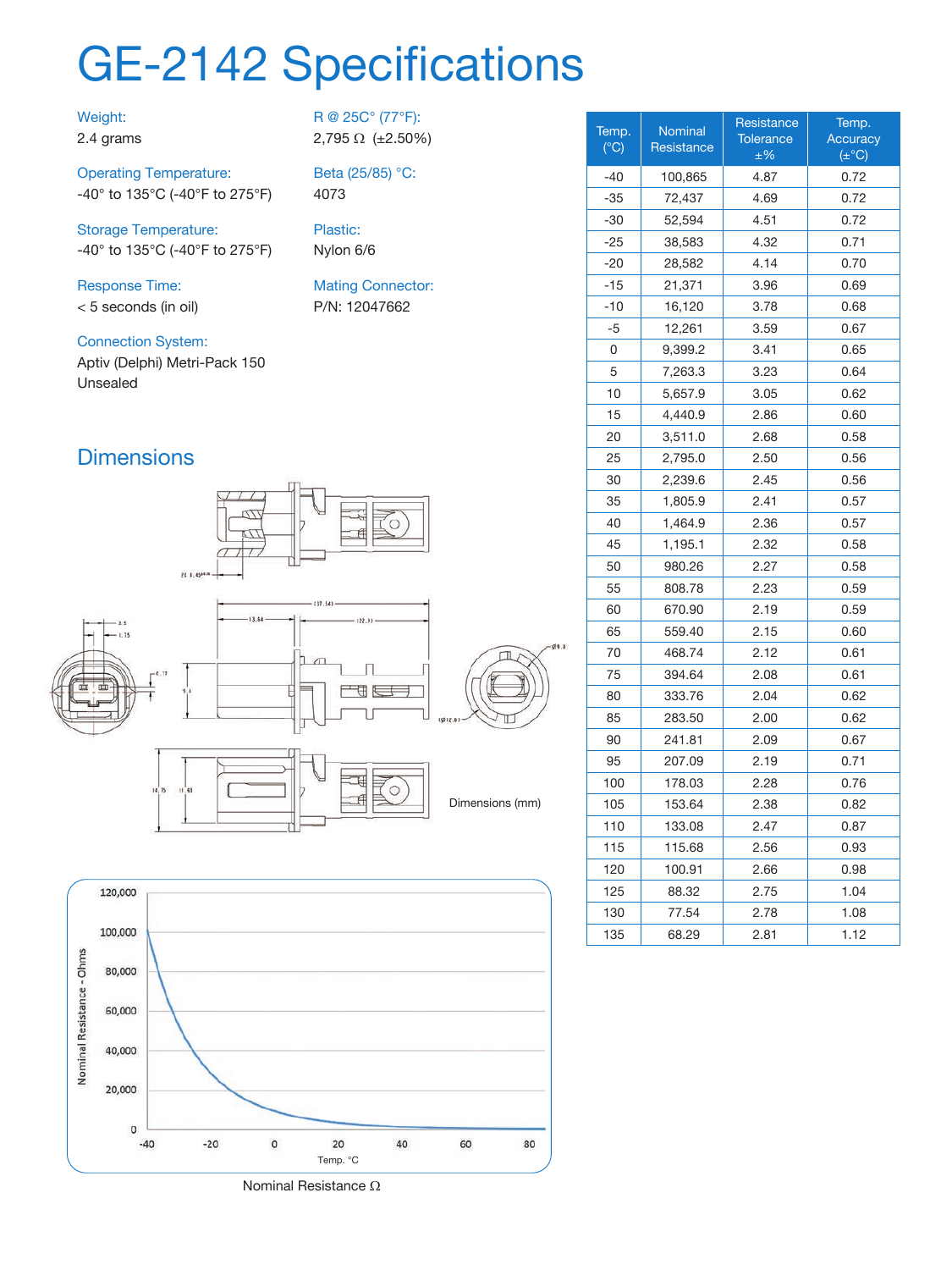## GE-2142 Specifications - Continued

## Mounting Hole